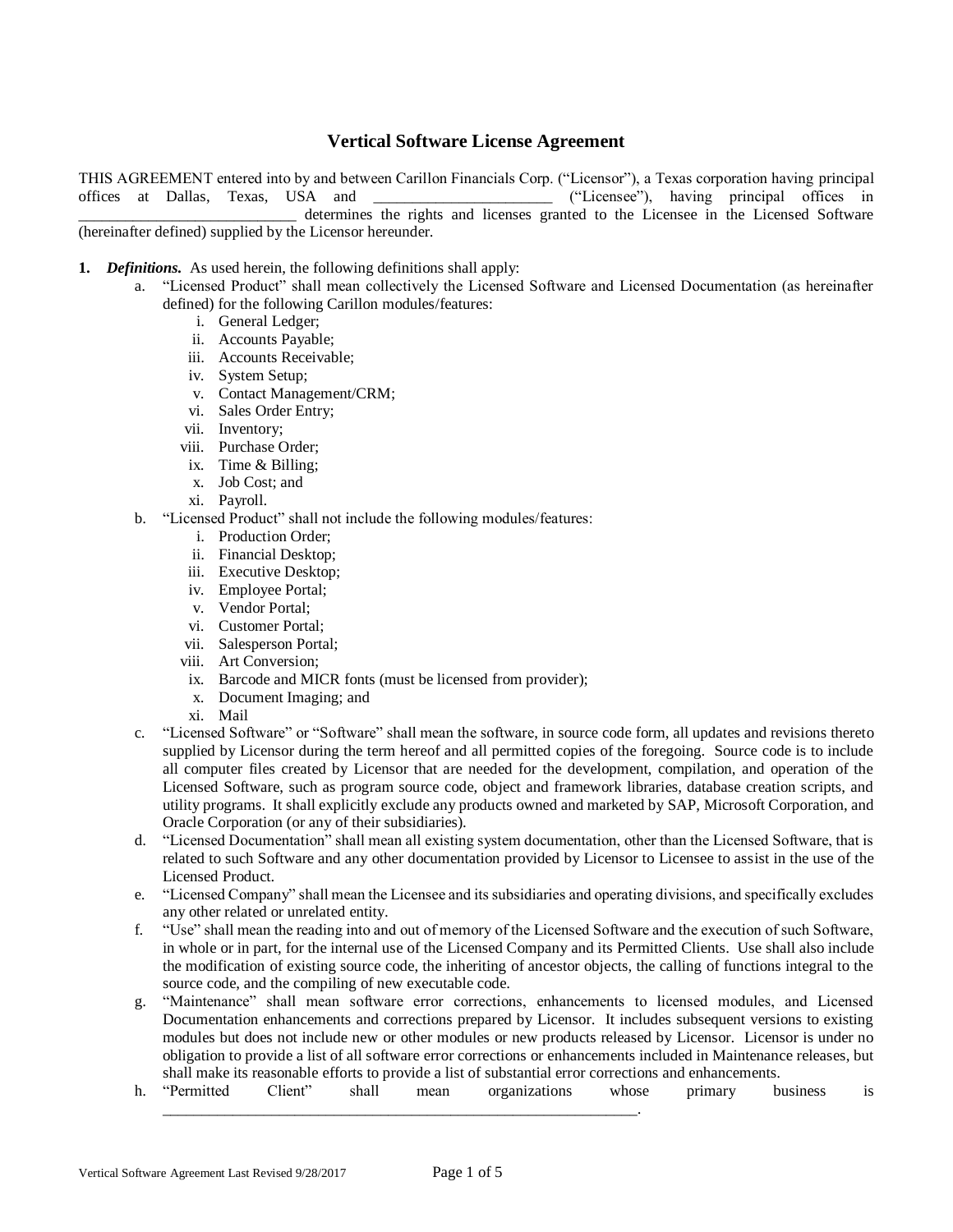# **2.** *License.*

- a. Subject to the payment of the license fees and charges to Licensor, Licensor hereby grants to Licensee, and Licensee hereby accepts, a personal, nonexclusive and nontransferable (except as provided in Section 15(d), below) perpetual license to use, copy, modify, sublicense, distribute, or otherwise market, directly or through resellers, the Licensed Software in Object Code form to Permitted Clients, and use the Licensed Documentation in support of the Licensed Software.
- b. Licensee may sublicense systems containing the Licensed Product only to Permitted Clients.
- c. Licensee will provide Licensor an annual listing of Permitted Clients who have sublicensed software containing all or part of the Licensed Software. Licensor agrees not to attempt to sell products or services to listed Permitted Clients without the prior written authorization of Licensee. The names on such lists shall also be considered Confidential Information.
- d. Carillon will retain the right to license, change or to enhance any software developed for licensee by Carillon or its related entities, using Carillon's trademarks, without any royalty payment to licensee.

# **3.** *License fees, charges and taxes.*

- a. The License fee and charge for the License herein granted to Licensee shall be \$400,000.00 USD and is due and payable upon signing this agreement.
- b. A royalty payment equal to one percent of the license fee collected for the Licensed Product from each Permitted Client is due and payable within fifteen days of the end of each month. Such royalty payment shall be converted to USD using the current exchange rate normally charged by Licensee's banking institution.
- c. An initial year annual maintenance fee of \$72,000.00 USD is also due upon the signing of this agreement. Future year's maintenance is due and payable upon the anniversary of this agreement unless licensee notifies Licensor not less than thirty (30) days prior to the anniversary of this agreement that maintenance is no longer desired.
- d. Licensee shall pay a late payment charge of 1.5 percent per month, or the maximum rate permitted by applicable law, whichever is less, on any unpaid amount for each calendar month or fraction thereof that any payment to Licensor is in arrears.
- e. Licensee shall pay all taxes, duties, fees or other out-of-pocket expenses based on or in any way measured by this Licensee Agreement, the Licensed Product or any portion thereof, or any services related thereto, excluding U.S. taxes based on Licensor's net income as adjusted for applicable foreign tax credits, but including personal property taxes, if any. If Licensee challenges the applicability of any such tax, it shall pay the same to Licensor and Licensee may thereafter seek refund thereof.

# **4.** *Term of license agreement and licenses.*

Unless otherwise terminated or canceled as provided herein, the term hereof and of the licenses granted herein shall commence on the effective date of this Agreement and shall continue until Licensee discontinues the support of the Licensed Software. Sublicensees of the software shall be allowed to continue to use the Licensed Software after termination.

# **5.** *Protection of licensed product.*

- a. Licensee acknowledges and agrees that the Licensed Product and all permitted copies thereof are Licensor's exclusive property and constitute a valuable trade secret of Licensor. Licensee may not disclose or make available to third parties the source code associated with the Licensed Software. Licensee agrees to take all reasonable actions to protect such source code and trade secrets.
- b. Licensee will protect the confidentiality of confidential portions of the Licensed Product, including without limitation the Source Code, in accordance with the confidentiality provisions set forth in Section 13, "Confidentiality," below.
- c. Licensee will not allow the transport of source code into countries that have not entered into an international copyright enforcement treaty with the United States.
- d. In addition to all other remedies in law or in equity, Licensee agrees that Licensor may obtain injunctive relief against Licensee to enforce terms and conditions of this License Agreement and to protect Licensor's proprietary rights in the Licensed Product.

# **6.** *Reproduction and modification of licensed product.*

a. Subject to the confidentiality provisions set forth in Section 13, Licensed Company shall have the right to duplicate in whole or in part, the Licensed Documentation and Software for internal use by Licensee and for Use by sublicensees of Licensee who have signed Licensee's end user license agreement in a form approved by Licensor,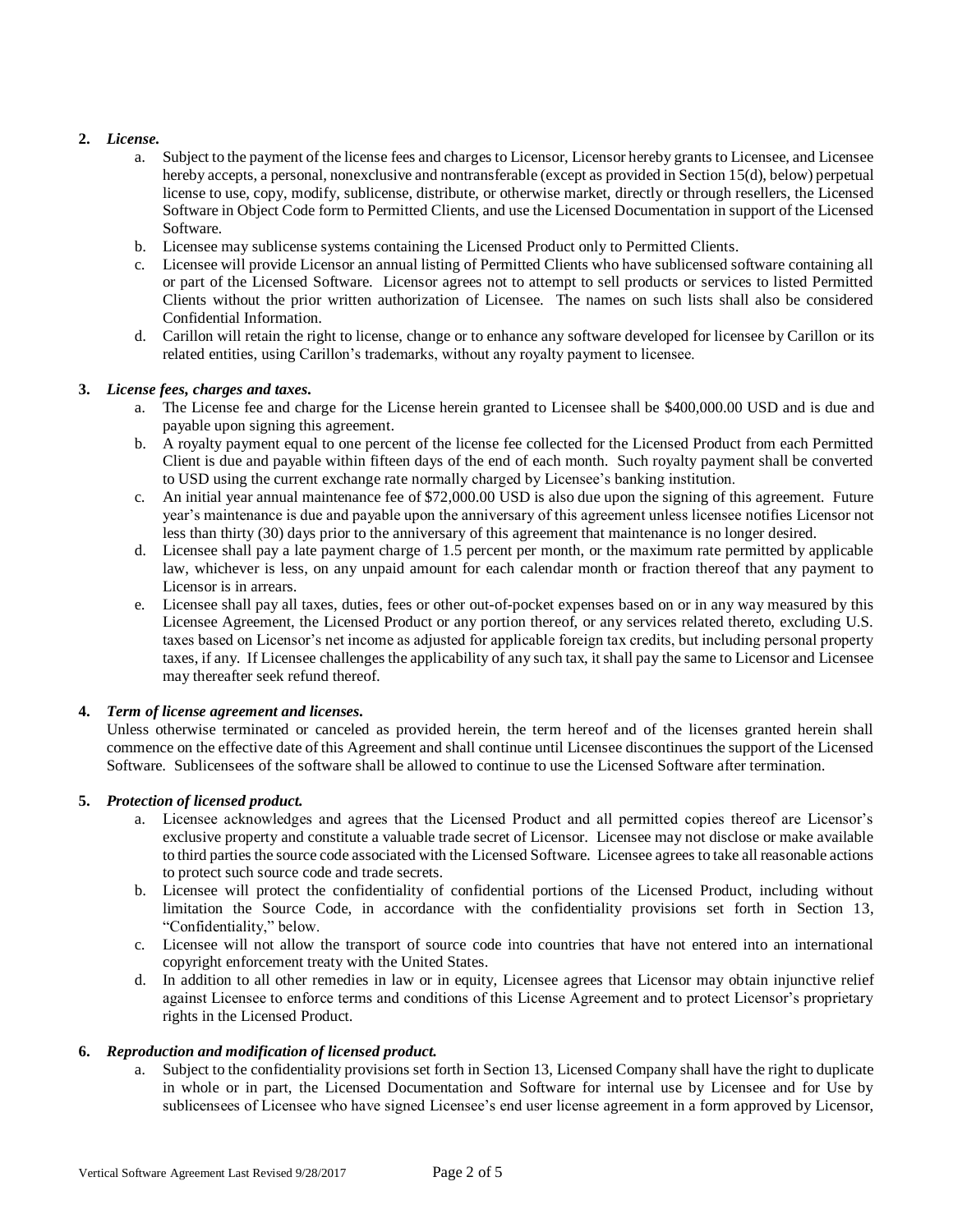which approval will not unreasonably be withheld. Licensee will take every reasonable effort to prevent unauthorized copying of the software.

- b. Licensee shall re-label the Licensed Software using its own label and logos.
- c. Licensee may reproduce the Licensed Software for archival purposes.

### **7.** *Services.*

- a. Licensee shall have the sole and exclusive responsibility for the selection, installation and Use of the Licensed Product. Licensor may provide Licensee with instruction, installation assistance, technical support and services under the terms and conditions of a separate agreement, at Licensor's then current charges therefor. Licensor reserves the right to only provide support and error corrections to the current version of the licensed software while maintenance is in effect. Licensee hereby agrees that error correction may only be possible for problems that are reproducible.
- b. Provided that Licensee has paid the maintenance fee for any particular period, Licensor shall provide Licensee with the most current version of the Licensed software as it is enhanced, amended or modified from time to time, within 30 days of the release of such enhancement, amendment or modification.
- c. No annual maintenance fee charge to Licensee shall be increased by a percentage greater than five percent plus the Consumer Price Index per annum.

### **8.** *Negation of warranty.*

THE LICENSED PRODUCT IS PROVIDED ON AN "AS-IS" AND "WITH ALL FAULTS" BASIS, AND THERE ARE NO WARRANTIES, EXPRESS OR IMPLIED, INCLUDING, BUT NOT LIMITED TO, ANY WARRANTY OF MERCHANTABILITY OR FITNESS FOR PARTICULAR PURPOSE. LICENSEE SHALL BE SOLELY RESPONSIBLE FOR THE SELECTION, USE, EFFICIENCY AND SUITABILITY OF THE LICENSED PRODUCT FOR THE LICENSED COMPANIES AND LICENSOR SHALL HAVE NO LIABILITY THEREFOR.

### **9.** *Proprietary rights indemnity.*

- a. Licensor agrees to indemnify and hold Licensee harmless against any loss, damage, expense, or cost, including reasonable attorney's fees, arising out of any claim, demand, or suit asserting that the Licensed Software infringes or violates any copyright, patent, trade secret, trademark, or proprietary right existing under the laws of the United States or any state or territory thereof ("Claim").
- b. The indemnification obligation in this section shall be effective only if Licensee gave prompt notice of the Claim and permitted Licensor to defend, and Licensee has reasonably cooperated in the defense of the claim. Licensor shall have no obligation to Licensee to defend or satisfy any claims made against Licensee that arise from the use, sale, licensing, or other disposition of the Licensed Software by Licensee other than as permitted by this Agreement, or from the Licensee's modification of the Licensed Software.
- c. To reduce or mitigate damages, Licensor may at its own expense procure the right for Licensee to continue using the Software. THE FOREGOING IS LICENSEE'S EXCLUSIVE REMEDY AGAINST ANY AND ALL PARTIES FOR ANY CLAIM ARISING FROM OR RELATING TO LOSS OF USE OF THE LICENSED SOFTWARE OR ANY OTHER DAMAGE ARISING AS A RESULT OF THIS PROVISON.

#### **10.** *Licensee Indemnification*

Licensee hereby agrees to indemnify and hold harmless Licensor, its officers, agents and employees for all loss, cause or expense, including reasonable attorney fees incurred as a result of Licensee's representations, use, development, modifications, marketing, sub-licensing, and licensing of systems. This warranty shall survive the termination of this agreement.

# **11.** *Termination/cancellation*

- a. Licensor may terminate/cancel this License Agreement and any license granted to Licensee hereunder if:
	- i. Licensee fails to pay Licensor any license fee or charges in a timely fashion; or
	- ii. Licensee is in default of any other provision hereof and such default has not been cured within fifteen (15) days after Licensor gives Licensee written notice thereof.
- b. In the event of any termination/cancellation of any license granted to Licensee hereunder, Licensor may:
	- i. Declare all amounts owed hereunder to Licensor to be immediately due and payable;
	- ii. Require that Licensee cease any further Use of the Licensed Product and all copies thereof, in whole or in part; and
	- iii. Cease performance of all Licensor's obligations hereunder without liability to Licensee.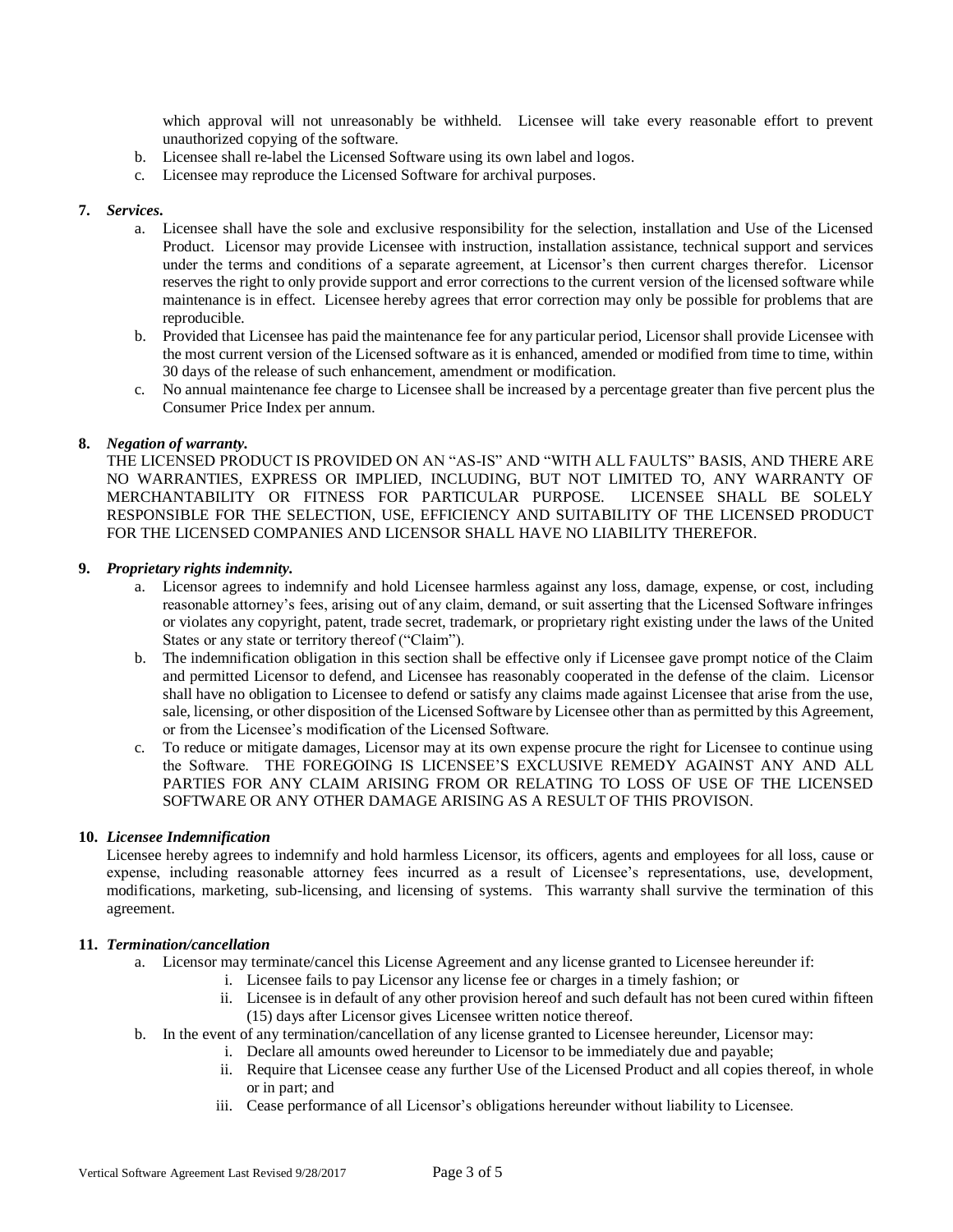- c. Licensor's foregoing rights and remedies shall be cumulative and in addition to all other rights and remedies available to Licensor in law and in equity.
- **12.** The termination of this Agreement shall not extinguish any rights or obligations of the parties relating to protection of Confidential Information.

# **13.** *Limitation of liability.*

- a. IN NO EVENT SHALL LICENSOR BE LIABLE TO LICENSEE FOR ANY INDIRECT, SPECIAL OR CONSEQUENTIAL DAMAGES OR LOST PROFITS ARISING OUT OF OR RELATED TO THIS LICENSE AGREEMENT OR THE PERFORMANCE OR BREACH HEREOF, EVEN IF LICENSOR HAS BEEN ADVISED OF THE POSSIBILITY THEREOF. LICENSOR'S LIABILITY TO LICENSEE HEREUNDER, IF ANY, SHALL IN NO EVENT EXCEED THE TOTAL OF THE LICENSEE FEES PAID TO LICENSOR HEREUNDER BY LICENSEE.
- b. IN NO EVENT SHALL LICENSOR BE LIABLE TO LICENSEE FOR ANY DAMAGES RESULTING FROM OR RELATED TO ANY FAILURE OF THE SOFTWARE PRODUCTS, INCLUDING, BUT NOT LIMITED TO LOSS OF DATA, OR DELAY OF THE LICENSOR IN THE DELIVERY OF MAINTENANCE UNDER THIS LICENSE AGREEMENT.

### **14.** *Confidentiality.*

Each party agrees to keep the other party's confidential information confidential. Confidential Information will include all information which recipient reasonably knows is treated by the disclosing party as being confidential. Each party will expend best efforts to protect the confidentiality of such information and will apply to such information the policies and procedures it uses to protect its own confidential business information including without limitation, limiting access to employees and others on a need-to-know basis and then only after such persons have been informed of and obligated to maintain confidentiality. The parties agree to make use of confidentiality agreements. The confidentiality obligations of this paragraph shall not apply to any information which: is now or becomes part of the public domain through lawful means; is rightfully obtained from a third party not subject to confidentiality obligations with respect to such information; is already known by recipient at the time of disclosure, is subpoenaed, or is information which recipient can demonstrate by clear and convincing evidence as independently developed by recipient without use of other party's confidential information.

# **15.** *Trademark Usage.*

Licensee will not use Carillon's trademark(s), or any variation thereof in the marketing or distribution of its product(s).

#### **16.** *General.*

- a. The effective date of this Agreement shall be upon execution thereof by Licensee and acceptance thereof by an authorized representative of Licensor.
- b. Any claim arising out of or related to this Agreement must be brought no later than one year after a party has become aware or should reasonably have become aware that it has accrued.
- c. This Agreement is the sole agreement between the parties relating to the subject matter hereof and supersedes all prior understandings, writings, proposals, representations or communications, oral or written, by either party. This Agreement may be amended only by a writing executed by the authorized representatives of both parties.
- d. This Agreement and the licenses granted hereunder may not be transferred or assigned by Licensee without the prior written consent of Licensor, such consent will not unreasonably be withheld. An example of a situation where Licensor would withhold consent would be the transfer or assignment to a competitor of Carillon Financials Corp.
- e. Any notice required or permitted to be sent hereunder shall be in writing and shall be sent in a manner requiring a signed receipt, such as Federal Express, courier delivery, or if mailed, registered or certified mail, return receipt requested. Notice is effective upon receipt. Notice to Licensor shall be addressed to Larry R. Pettit, Carillon Financials Corp., Carillon Towers, 13601 Preston Road, Suite 300E, Dallas Texas, 75240-4988 or such other person or address as Licensor may designate. Notice to Licensee shall be addressed to

. or such other

person or address as Licensee may designate.

f. The Licensed product shall be delivered F.O.B. Dallas, Texas.

# **17.** *Attorney's Fees.*

Each party in any litigation arising out of or relating to this Agreement will be responsible for paying its own attorney fees and expenses, including attorneys' fees and expenses in connection with any trial, appeal, or petition for review.